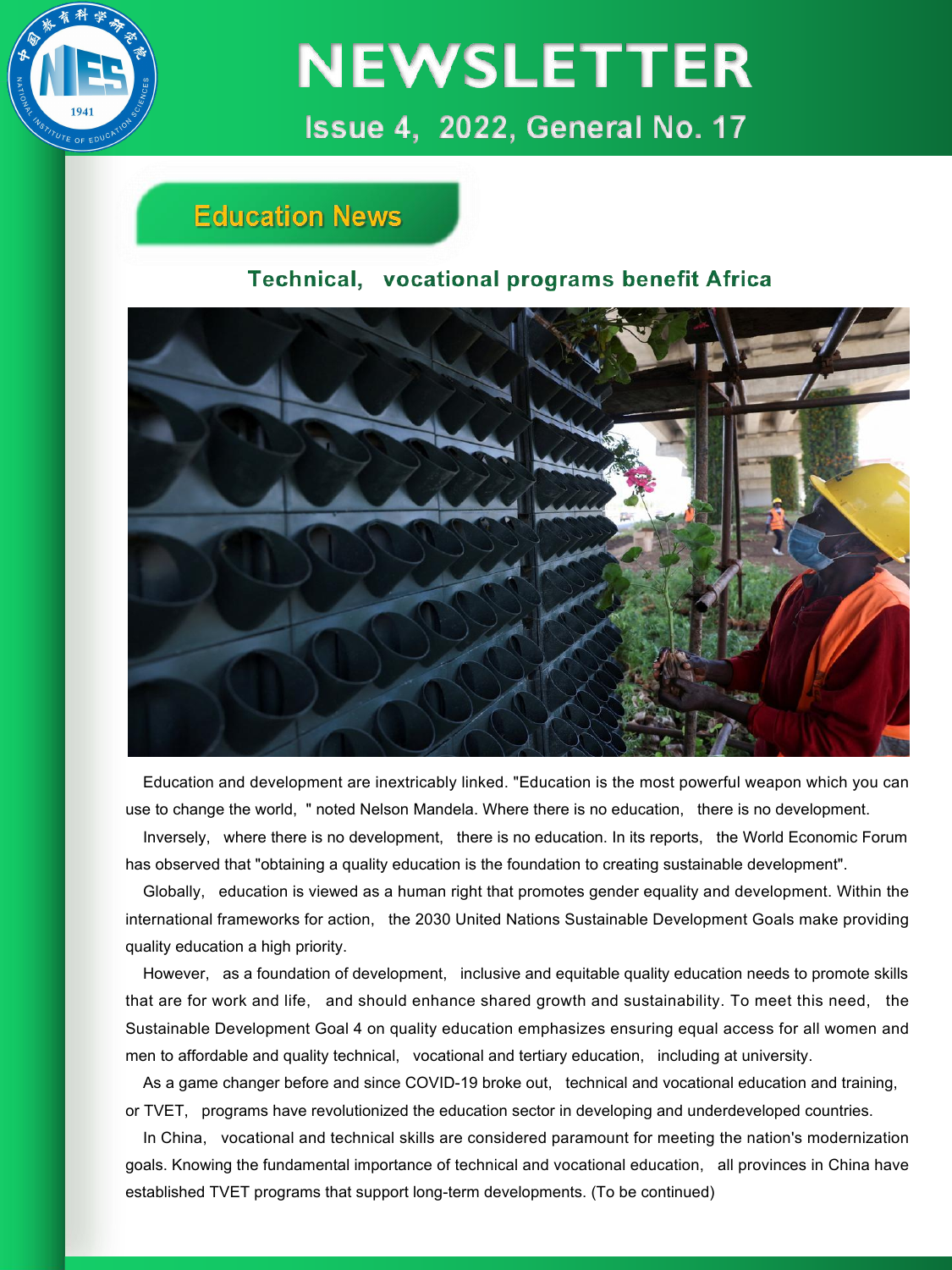

Currently, TVET is introduced in China at the secondary education level to help initiate and train operations oriented skilled workers, and then advanced at the tertiary education level to offer more developed skills that are needed in such areas as art and hospitality, industry and manufacturing, artificial intelligence, agriculture and infrastructure development. This has helped China build a workforce that does not rely on seeking employment but strives to create employment.

In retrospect, TVET has helped to bridge education inequality, propel economic growth and eradicate absolute poverty in China. Having successfully implemented TVET programs in China, Beijing - guided by the call to build a community with a shared future for all - has helped other countries establish technical and vocational education in their communities.

TVET is now a towering height of the Belt and Road Initiative and the Forum on China-Africa Cooperation regarding people-to-people connectivity. Furthermore, the establishment of TVET programs has become a key area of cooperation between Africa and Chinese corporations as part of their corporate social responsibility. For instance, in 2014, AVIC International Holding Corp, a Chinese global holding enterprise, launched the annual Africa Tech Challenge program. Under the initiative, AVIC provided full postgraduate scholarships to 12 winners in the contest to study at Beijing University of Aeronautics and Astronautics.

In Kenya, AVIC has partnered with the Ministry of Education to support several projects aimed atupgrading the quality of vocational training in the country. According to a report released by the Africa Policy Institute titled "Shared Prosperity: Tracking the Belt and Road Initiative in Kenya, 2018-2021", AVIC aims to support 10 vocational training programs at 134 local colleges and universities, and train 1, 500 teachers and 150, 000 students. This partnership will help Kenya achieve the goals of its Vision 2030 blueprint as well as those of the African Union's Agenda 2063.

Furthermore, at the opening ceremony of the 2018 Beijing Summit of the Forum on China-Africa Cooperation, President Xi Jinping announced that Luban Workshops would be set up in Africa to provide vocational skills training for young Africans.

True to his word, China has helped establish the workshops in Kenya, Djibouti, South Africa, Mali, Egypt, Nigeria, Uganda, Cote d'Ivoire and Ethiopia, among other countries. In Kenya, Machakos University became the host of the first Luban Workshop and the ninth in Africa. Launched in December 2019 with the support of Tianjin City Vocational College in China. the workshop offers world-class, innovative courses in cloud computing, artificial intelligence and software development skills. The workshop promotes connectivity through videoconferencing facilities amid COVID-19 preventive measures.

Indeed, Africa is benefiting from technical and vocational education and training programs initiated by China. These provide high-end professional and technical skills training to help students meet the requirements of the emerging global market.

However, more needs to be done in rural areas to bridge the gap of education inequalities to ensure that no child is left without an inclusive and equitable quality education.

*Reference from: https://www.chinadaily.com.cn/a/202203/28/WS62410915a310fd2b29e53947.html*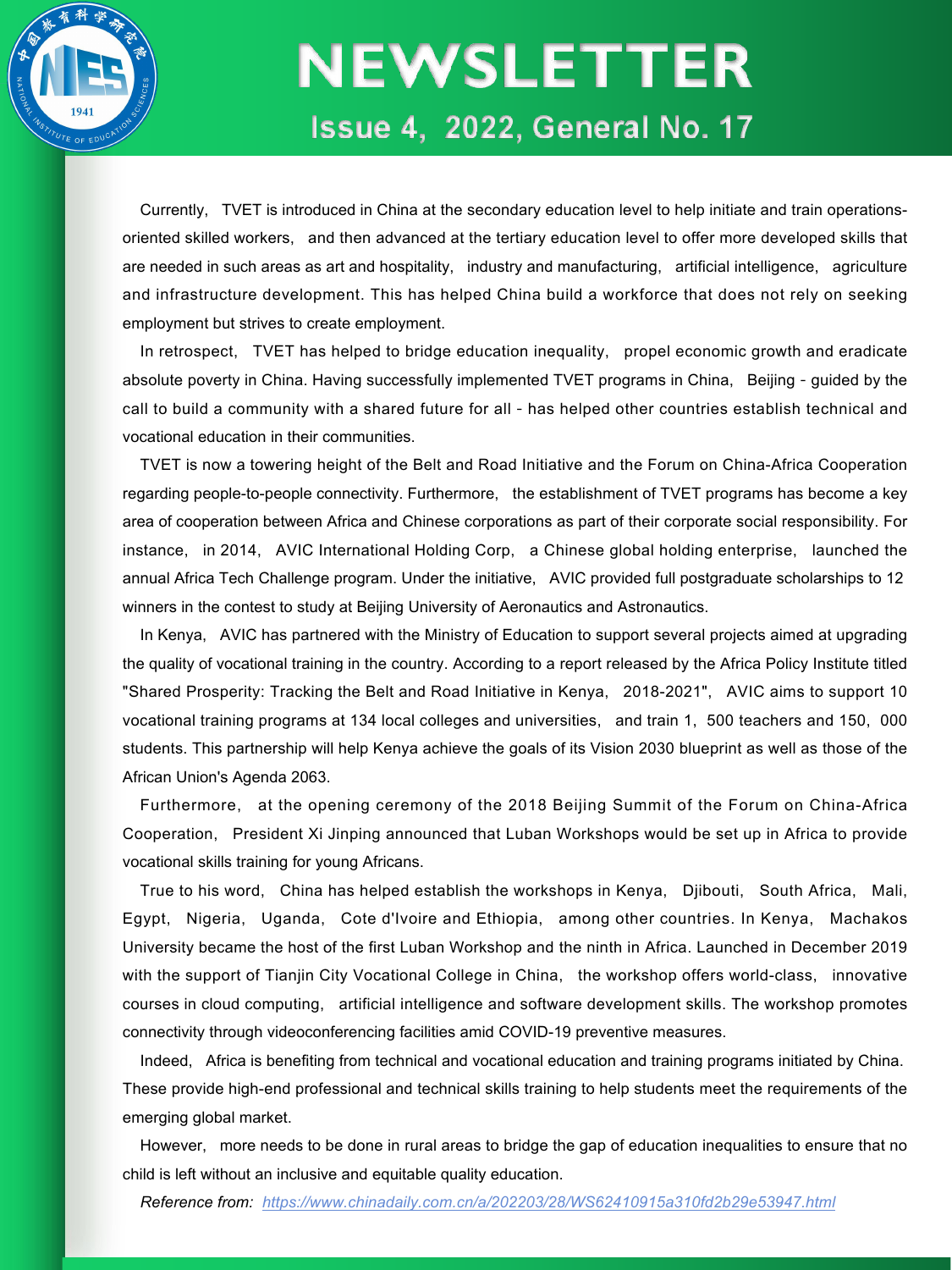

### **Education Research**

### How Informatization Promotes the Equity of Basic Education Outcomes Based on the Data from the China Education Panel Survey



Equity in education is one of the core requirements of a powerful country in education. This study, based on the data from the China Education Panel Survey, aims to explore how informatization promotes the equity of basic education outcomes. An empirical verification of the positive effect of informatization on the equity of basic education outcomes proves that informatization can play a significant role in achieving the equity of educational outcomes when regional development is unbalanced.

In general, informatization helps significantly positively predict the equity of basic education outcomes, but the elements for informatization play different roles in the elements for the equity of basic education outcomes. Only when the basic facilities and resources of information are effectively used in information-based teaching can informatization have a positive effect on students' cognitive competence, average scores in specialties, and acceptance of specialties.

To promote the equity of basic education outcomes through informatization, we are supposed to make toplevel designs as follows: establishing a system for the supply of educational resources to meet the diversified and individualized needs of teachers and students for educational resources, raise the efficiency in the allocation of educational resources by sharing them, and improve the efficiency in the use of educational resources; improving the mechanism for the coordinated development of urban and rural informatization through accurate support, regional equilibrium, and distinctive support; and developing an information-based model for teachers' intelligence-oriented resource by means of sharing, circulating and accurately matching teachers' intelligence-oriented resource, and raising the efficiency in its use.

Authors: Hu Qintai, Party Secretary and Professor of Guangdong University of Technology; Lin Xiaofan, Associate Professor of South China Normal University; Zhang Yan, Doctoral Candidate of South China Normal **University**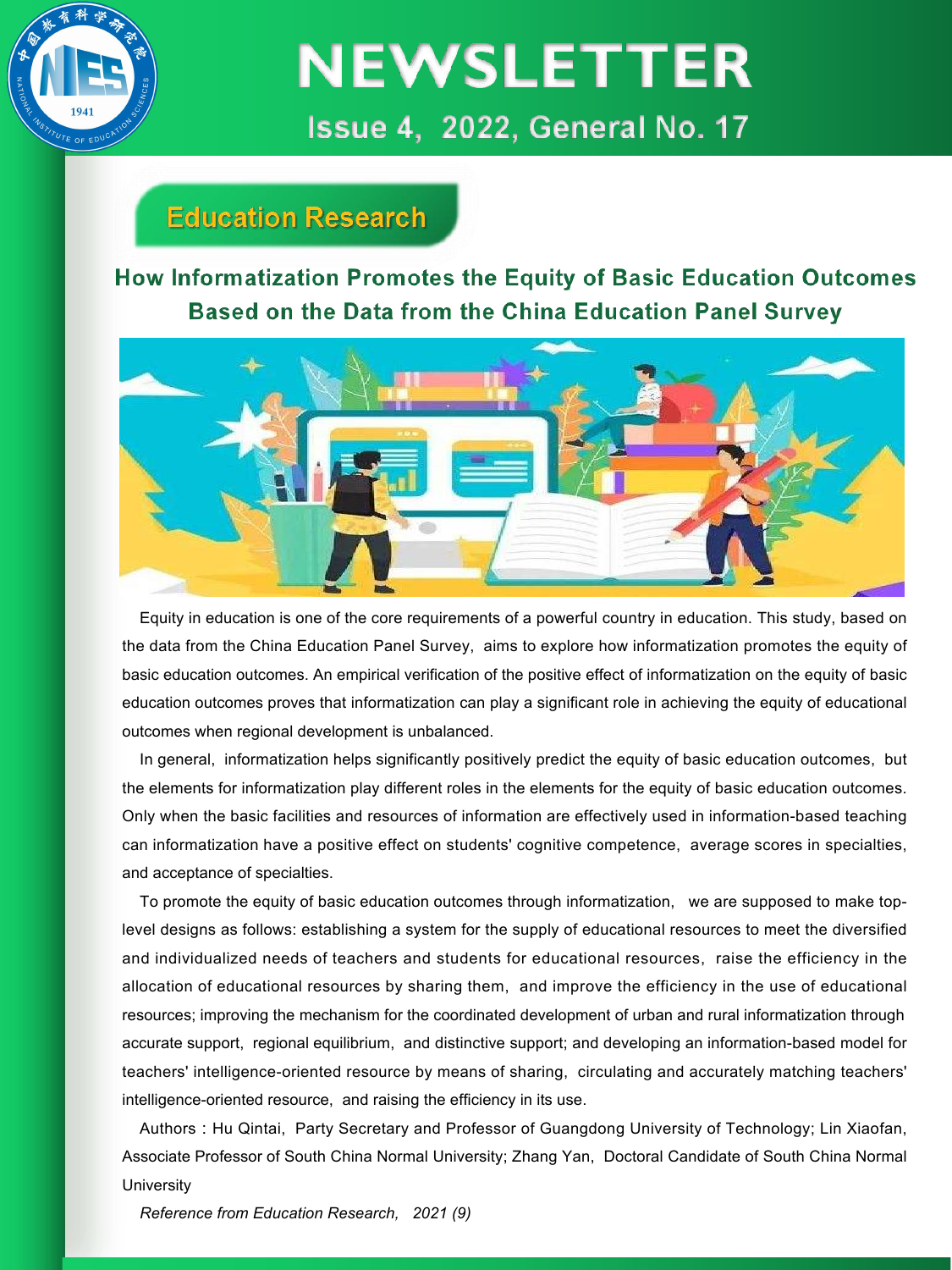

### **Education Research**

### The Educational Reform in "Risk Society" : The Case of the UNESCO's Educational Response to COVID-19

Risk society, which is a new term outlining the essence of modern society, and a profound reflection on modernity, provides a new perspective for our grasp of modernity and social development. Currently, the world is speedily tepping into a highly complex and uncertain "risk society", where social risks arise frequently, and education faces an unprecedented crisis.

Risk society spurs new demands for the reform and development of education, and urges the international community to reconsider the future of education, adopt innovative methods to accelerate educational reform, enhance the resilience of the educational system, and improve the ability to cope with the unknown risks and challenges in the future.



In the context of the global COVID-19 pandemic, it is particularly important to improve the ability to prevent risks through educational reform so as to effectively cope with social risks and uncertainties. An important driving force in global humanities and educational governance, the United Nations Educational, Scientific and Cultural Organization (UNESCO) seeks to transform the risk of the pandemic into a driving force for educational reform, arouse social attention to the risks by reflecting on the connotations of education, reshaping the educational system, enhancing risk awareness, and promoting global educational cooperation, build an educational barrier against global risks, and establish a global educational community for sustainable development.

At present and in the future, China is supposed to take an active part in global governance and educational reform advocated by the UNESCO so as to adapt to the development of risk society, increase the international supply of education-related public goods, and build a community with a shared future for mankind.

Authors: Kan Yue, Executive Vice Dean and professor of the College of Education, Zhejiang University; Xu Bingna, doctoral candidate of the College of Education, Zhejiang University

*Reference from Education Research, 2022 (3)*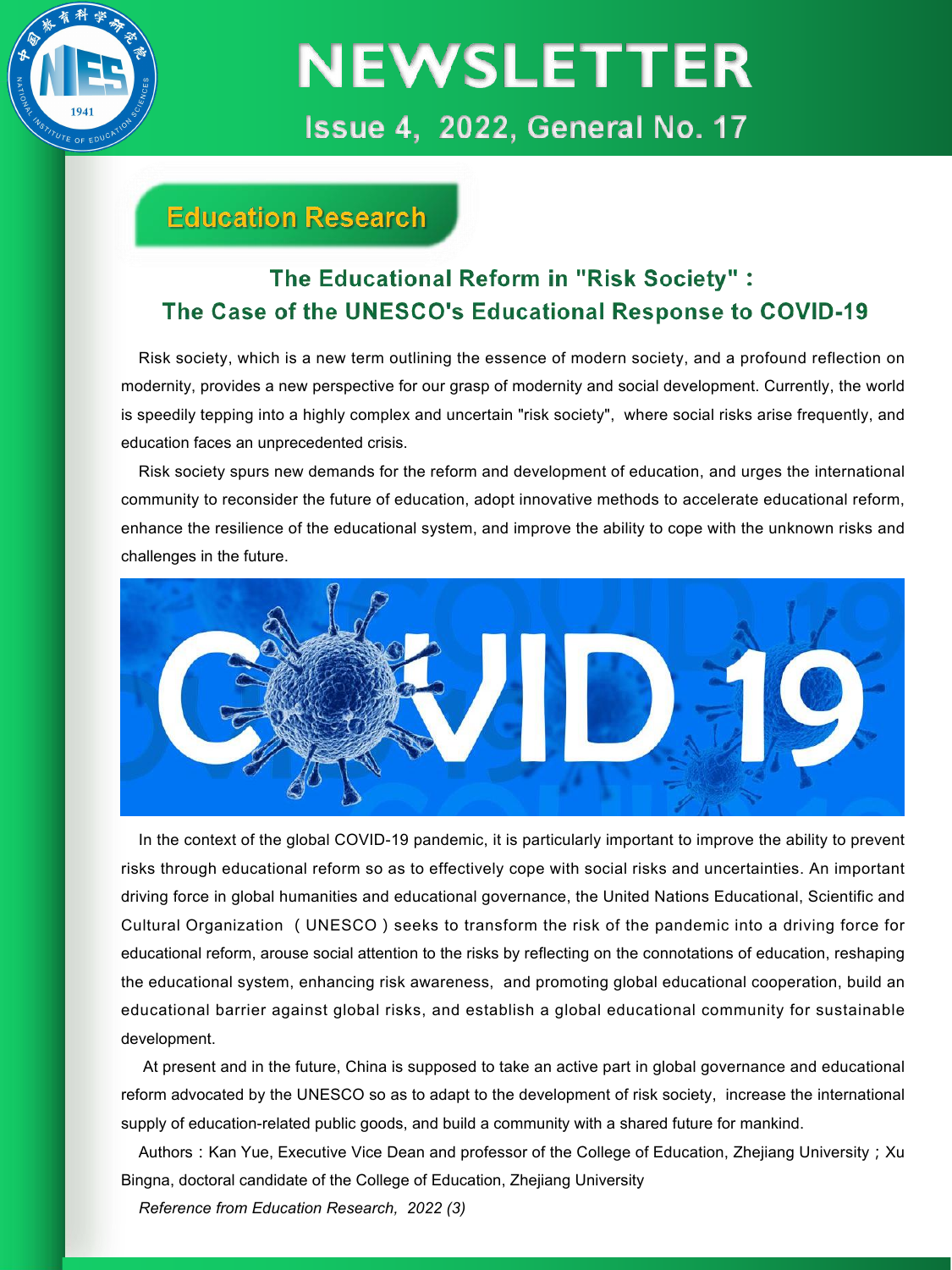

### **Education Opinions**

#### **Students Need Real Lives to Aid Growth**

In 2020, I interviewed two online tutors who could each make more than 2 million yuan (\$315, 000) a year. At the time. I questioned my career choice because their salary was more than 10 times higher than mine. As someone with a master's in English interpretation, I thought I would also be qualified to tutor high school students in the language.

The same year, the annual China Central Television Spring Festival Gala, the country's most-watched TV program on Chinese New Year's Eve, was filled with ads for online tutoring companies. The ads were also online and on TV, at bus and subway stations and along elevators in residential areas.

"If you do not send your child to our tutoring courses, we will tutor your child's competitors, " said one of the catchiest ads.



Education seemed a promising industry back then. After all, no parent wants their child to fall behind their peers, and as students still have to achieve high exam scores to gain entry to good schools, they remain motivated to attend tutoring courses.

Also, due to the COVID-19 epidemic, students were used to taking online courses, so internet-based education was one of the business opportunities most coveted by investors, domestic and foreign.

For example, online education provider Yuanfudao raised \$3.5 billion in three rounds of funding in 2020, while rival Zuoyebang raised \$2.35 billion in two rounds.

That year, the value of the online tutoring business in China grew rapidly as a result of the COVID-19 outbreak. It reached 257 billion yuan, a year-on-year rise of 35.5 percent, according to iResearch, a market consultancy in Shanghai, which predicted that the figure would reach 490 billion yuan by 2024. (To be continued.)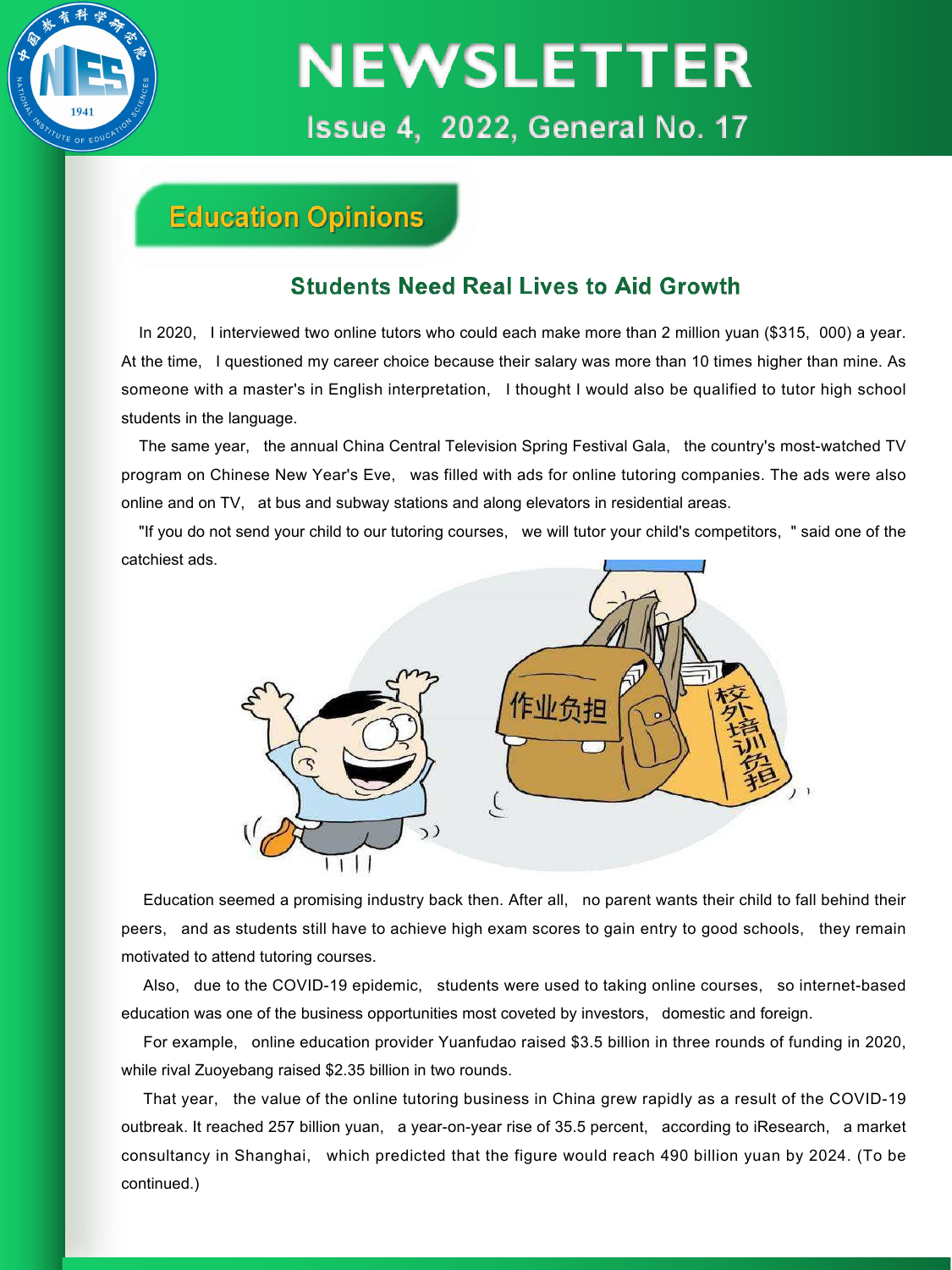

Everything looked perfect for tutoring companies and their investors. However, they underestimated the government's determination to provide high-quality education equally for allstudents, and the nonprofit nature of education in China.

The government has long attached great importance to children's education. Last year, the outlay on education totaled about 4.3 trillion yuan, up 7.2 percent year-on-year and equal to 4.2 percent of national GDP. It was the ninth consecutive year that the figure had exceeded 4 percent of GDP.

The exam-oriented academic tutoring industry, which has led to a rat race among parents and students and placed a heavy financial burden on families,was bound to face strong government scrutiny.

In July, the central authorities introduced the "double reduction" policy, aiming to reduce the burdens that excessive homework and tuition imposed on young students.

By December, more than 80 percent of tutoring companies had either closed or changed focus, the Ministry of Education said.

All the remaining players have become nonprofit entities who need to follow much lower quidance fee standards for tutoring courses.

It is sad that so many people have given up careers, and also to see the lives of tens of thousands of teachers and other employees upended by the policy. However, many former tutors I interviewed said they felt



something was going wrong when too many students were motivated to take tutoring courses.

When all students take such courses, it just raises the bar of school enrollment higher, while some children are too exhausted from academic study to have hobbies or do physical exercise. Psychological problems can also arise from too much academic pressure.

As the old saying goes, "All work and no play makes Jack a dull boy."

Young students need to free themselves from intense academic tuition and experience healthy growth, both mentally and physically.

Author: Zou Shuo *Reference from: https://www.chinadaily.com.cn/a/202203/29/WS62425871a310fd2b29e53ccf.html*